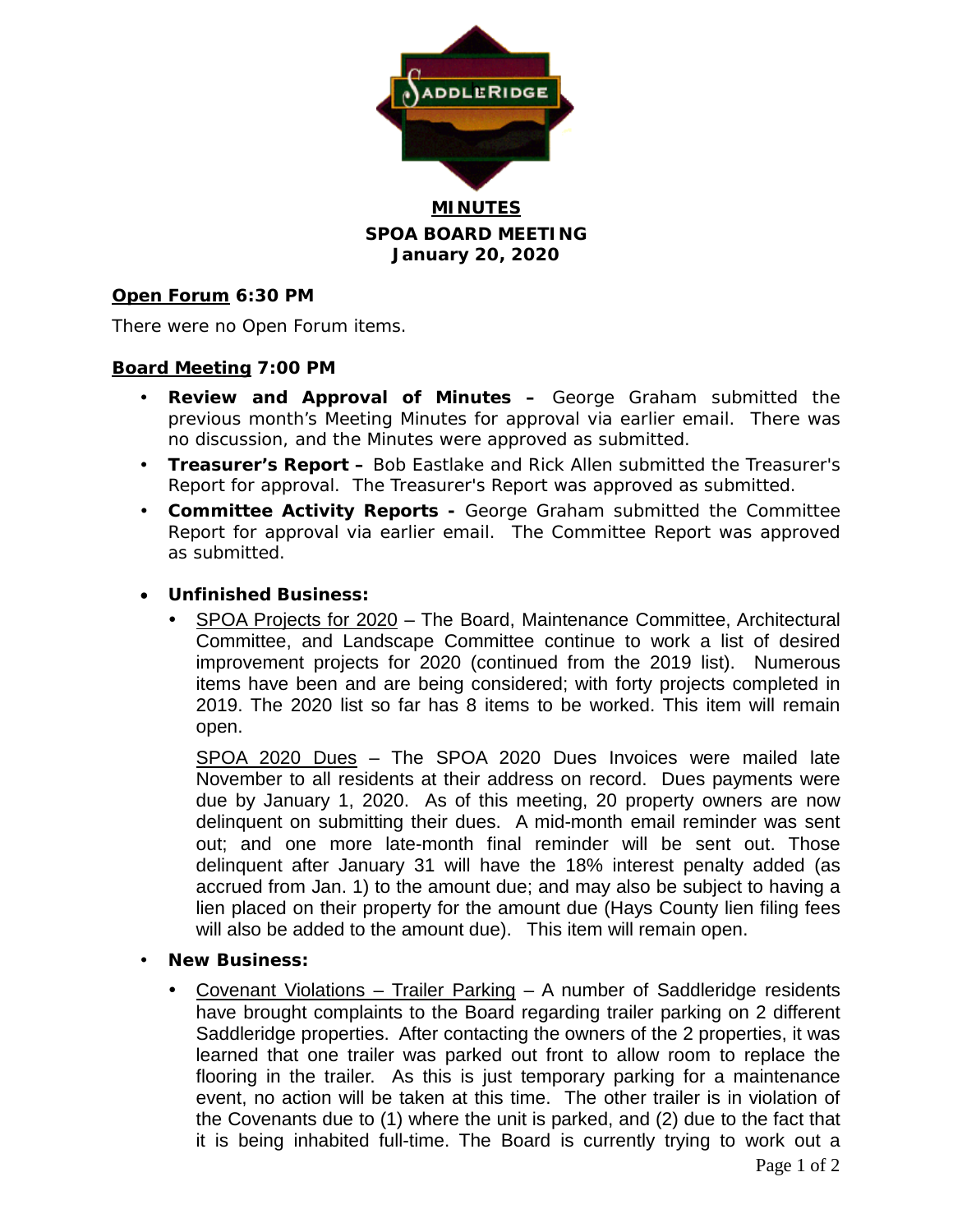solution to this violation with the property owner (no immediate legal action planned; but legal action is still a possibility).

The meeting was adjourned at 7:40 PM.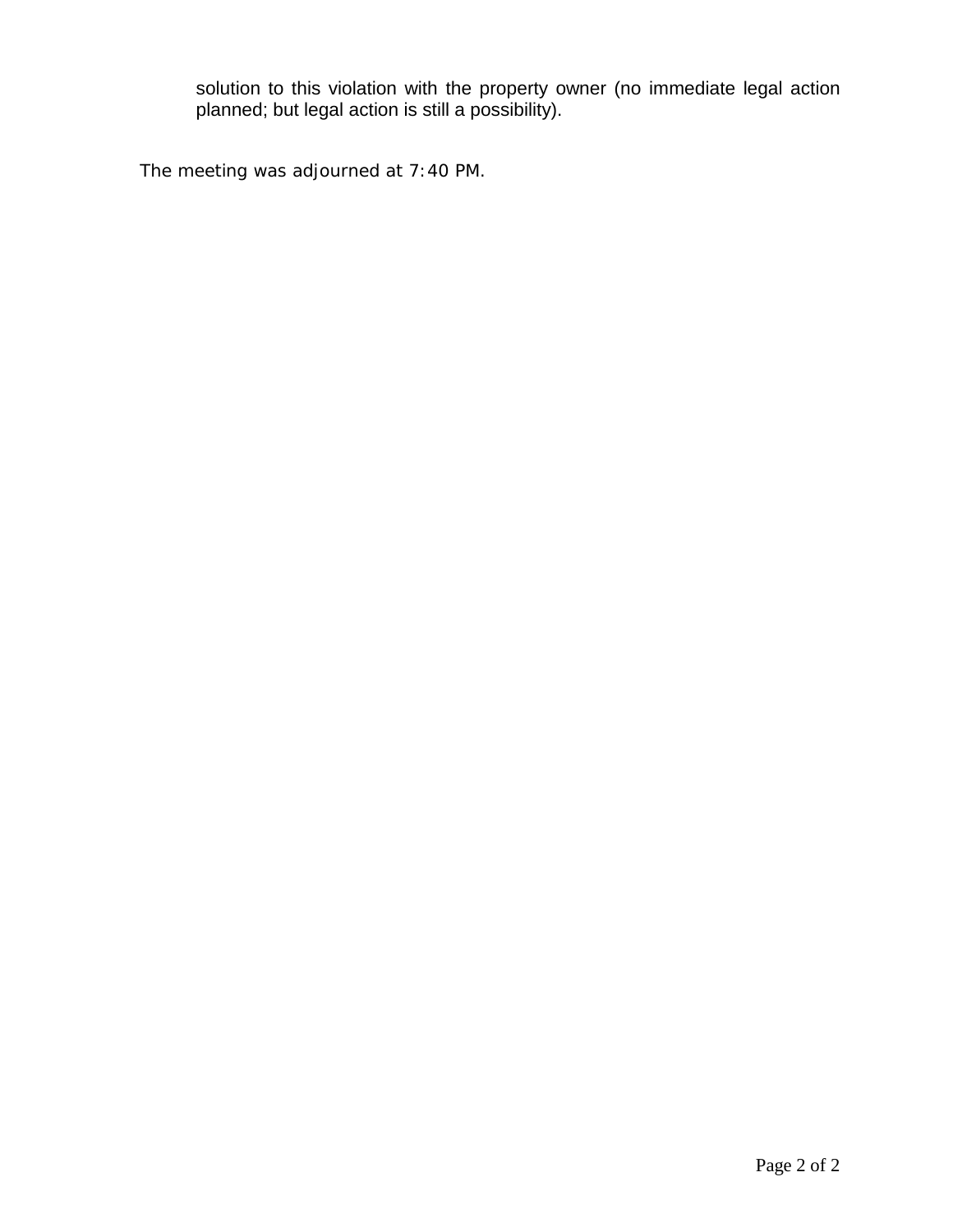# SPOA 01/01/20 **Balance Sheet Cash Basis** Cash Basis **As of December 31, 2019**

|                                                              | Dec 31, 19             | Dec 31, 18 | \$ Change              |
|--------------------------------------------------------------|------------------------|------------|------------------------|
| <b>ASSETS</b>                                                |                        |            |                        |
| <b>Current Assets</b>                                        |                        |            |                        |
| <b>Checking/Savings</b>                                      |                        | 0.00       |                        |
| <b>Broadway Bank CD 7439</b><br><b>Broadway Bank CD 7440</b> | 51,322.34<br>25,138.63 | 0.00       | 51,322.34<br>25,138.63 |
| Ozona CD #305501                                             | 0.00                   | 25.485.44  | $-25.485.44$           |
| Ozona CD #305552                                             | 0.00                   | 25,437.98  | $-25,437.98$           |
| <b>Ozona Checking</b>                                        | 26,385.85              | 22,563.39  | 3,822.46               |
| <b>Ozona Money Market</b>                                    | 16,711.25              | 41,651.37  | $-24,940.12$           |
| <b>Total Checking/Savings</b>                                | 119,558.07             | 115,138.18 | 4,419.89               |
| <b>Accounts Receivable</b>                                   |                        |            |                        |
| <b>Accounts Receivable</b>                                   | $-566.59$              | $-490.59$  | $-76.00$               |
| <b>Total Accounts Receivable</b>                             | $-566.59$              | $-490.59$  | $-76.00$               |
| <b>Other Current Assets</b>                                  |                        |            |                        |
| <b>Undeposited Funds</b>                                     | 0.00                   | 288.00     | $-288.00$              |
| <b>Total Other Current Assets</b>                            | 0.00                   | 288.00     | $-288.00$              |
| <b>Total Current Assets</b>                                  | 118,991.48             | 114,935.59 | 4,055.89               |
| <b>Other Assets</b>                                          |                        |            |                        |
| <b>Saddleridge Property</b>                                  | 80,500.00              | 80,500.00  | 0.00                   |
| <b>Total Other Assets</b>                                    | 80,500.00              | 80,500.00  | 0.00                   |
| <b>TOTAL ASSETS</b>                                          | 199,491.48             | 195,435.59 | 4,055.89               |
| <b>LIABILITIES &amp; EQUITY</b><br><b>Equity</b>             |                        |            |                        |
| <b>Opening Balance Equity</b>                                | 110,823.40             | 110,823.40 | 0.00                   |
| <b>Retained Earnings</b>                                     | 84,612.19              | 80,844.08  | 3,768.11               |
| <b>Net Income</b>                                            | 4.055.89               | 3.768.11   | 287.78                 |
| <b>Total Equity</b>                                          | 199,491.48             | 195,435.59 | 4,055.89               |
| <b>TOTAL LIABILITIES &amp; EQUITY</b>                        | 199,491.48             | 195,435.59 | 4,055.89               |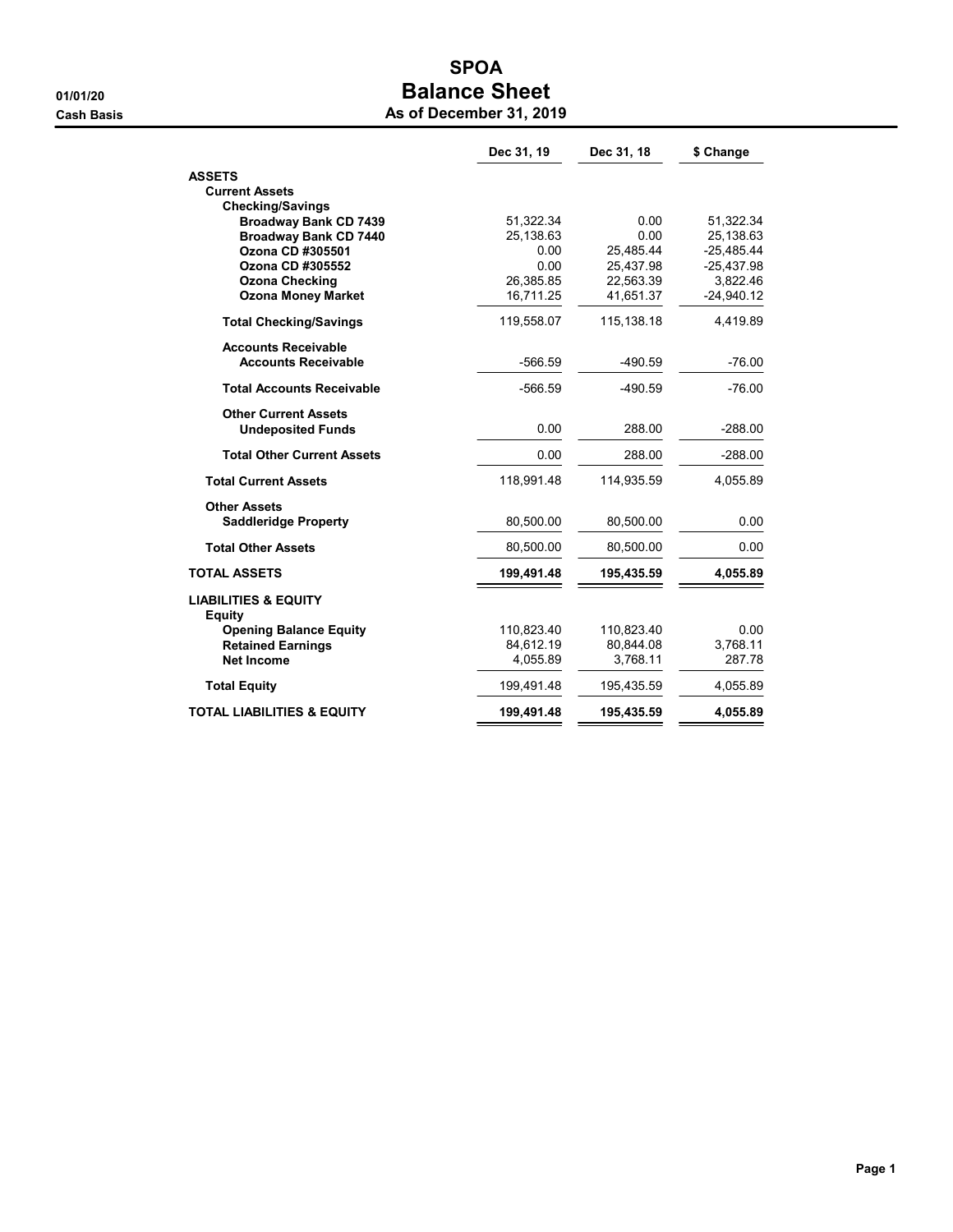# 12:07 PM Saddleridge Property Owners Association 01/01/20 **Profit & Loss Budget vs. Actual**

Cash Basis January through December 2019

|                                                   | Jan - Dec 19    | <b>Budget</b>    |
|---------------------------------------------------|-----------------|------------------|
| <b>Ordinary Income/Expense</b>                    |                 |                  |
| <b>Income</b>                                     |                 |                  |
| <b>Clubhouse Usage Fee</b>                        | 150.00          | 500.00           |
| <b>HOA Dues Collected</b>                         | 19,925.00       | 20,068.00        |
| <b>Interest Assessed Fees</b>                     | 84.25           | 11.52            |
| <b>Interest Income</b>                            | 618.56          | 150.65           |
| <b>Resale Cert. Fee</b>                           | 550.00          | 800.00           |
| <b>Transfer Fees</b>                              | 450.00          | 850.00           |
| <b>Uncategorized Income</b>                       | 0.03            |                  |
| <b>Total Income</b>                               | 21,777.84       | 22,380.17        |
| <b>Expense</b>                                    |                 |                  |
| <b>Accounting</b>                                 |                 |                  |
| <b>Accounting-Bookkeeper</b>                      | 2,504.04        | 2,220.00         |
| <b>Total Accounting</b>                           | 2,504.04        | 2,220.00         |
| <b>Annual Septic Contract</b>                     | 245.00          | 245.00           |
| <b>Bank Charges</b>                               |                 |                  |
| <b>Safe Deposit Box</b><br><b>Service Charges</b> | 40.00<br>10.48  | 40.00<br>5.00    |
|                                                   |                 |                  |
| <b>Total Bank Charges</b>                         | 50.48           | 45.00            |
| <b>Clubhouse Expenses</b>                         |                 |                  |
| Cleaning                                          | 100.00          | 600.00           |
| <b>Cleaning Supplies</b>                          | 32.45           | 36.00            |
| <b>Furnishings</b>                                | 162.31          | 0.00             |
| <b>Insurance</b>                                  | 373.10          | 373.10           |
| <b>Maintenance Labor</b>                          | 105.51          | 2,400.00         |
| Misc                                              | 800.31          | 60.00            |
| <b>Pest Control</b>                               | 411.36<br>60.28 | 411.36<br>120.00 |
| <b>Plumbing Repairs</b><br><b>Repairs</b>         | 224.32          | 180.00           |
| Trash                                             | 458.44          | 401.42           |
| <b>Total Clubhouse Expenses</b>                   | 2,728.08        | 4,581.88         |
| <b>Dues and Subscriptions</b>                     | 0.00            | 130.00           |
| <b>Food for Saddleridge Meetings</b>              |                 |                  |
| <b>Food for Annual BBQ</b>                        | 903.33          | 800.84           |
| <b>Neighborhood Watch</b>                         | 178.63          | 300.00           |
| <b>Total Food for Saddleridge Meetings</b>        | 1,081.96        | 1,100.84         |
| <b>Improvements</b>                               |                 |                  |
| Landscaping                                       |                 |                  |
| <b>Entrance</b>                                   | 7.00            |                  |
| <b>Landscaping - Other</b>                        | 215.56          |                  |
| <b>Total Landscaping</b>                          | 222.56          |                  |
| <b>Total Improvements</b>                         | 222.56          |                  |
| <b>Insurance-HOA Liability</b>                    | 3,809.00        | 727.00           |
| Insurance, D&O                                    | 0.00            | 3,057.00         |
| <b>Lawn Maintenance</b>                           | 1,480.00        | 1,860.00         |
| <b>Legal-Attorney Fees</b>                        | 0.00            | 180.00           |
| <b>Mailings</b>                                   |                 |                  |
| <b>Box 924</b>                                    | 88.00           |                  |
| <b>Mailings - Other</b>                           | 352.41          | 60.00            |
| <b>Total Mailings</b>                             | 440.41          | 60.00            |
| Misc                                              | 9.64            | 120.00           |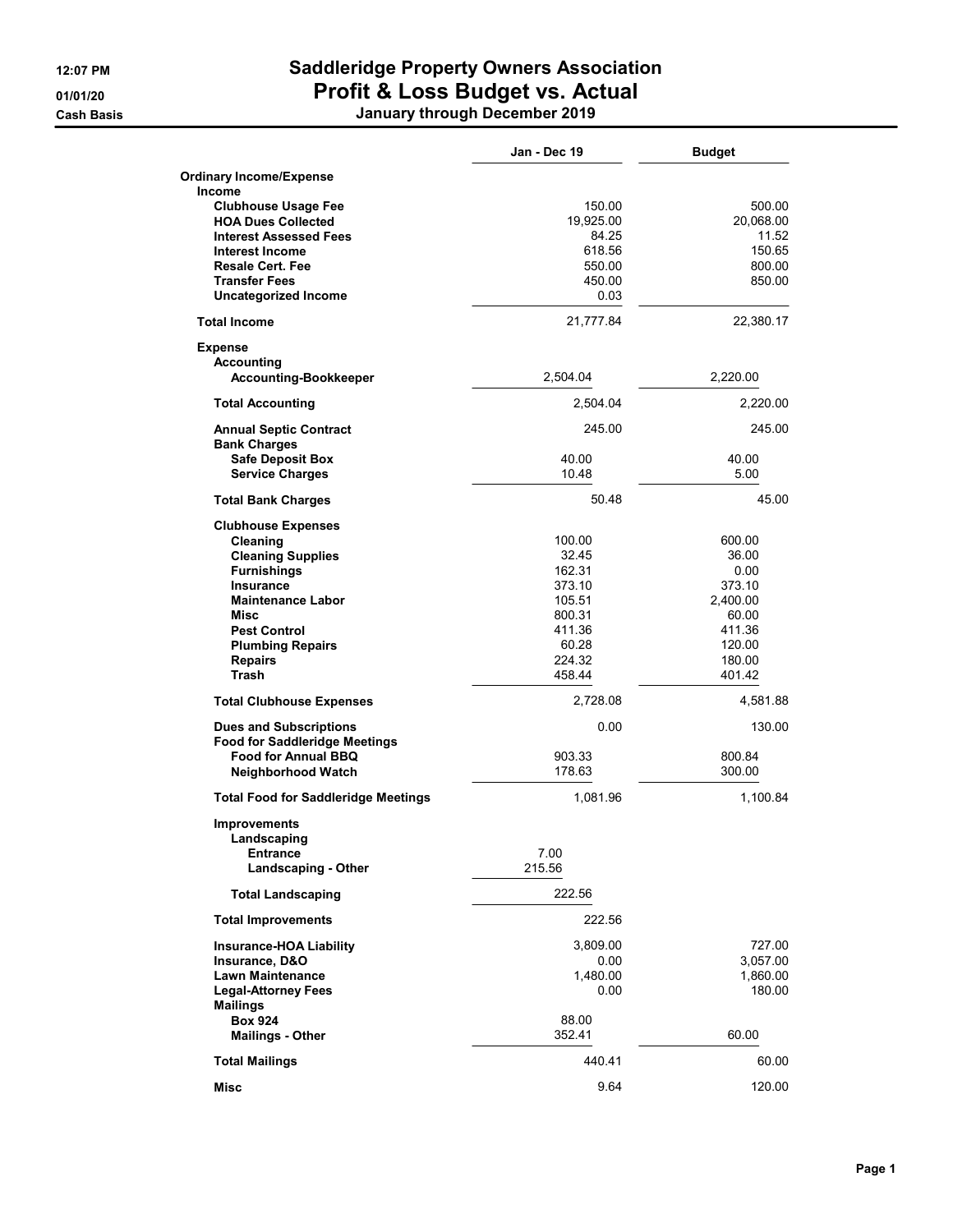# 12:07 PM Saddleridge Property Owners Association 01/01/20 **Profit & Loss Budget vs. Actual** Cash Basis January through December 2019

| Jan - Dec 19 | <b>Budget</b> |
|--------------|---------------|
|              |               |
| 0.00         | 72.00         |
| 0.00         | 84.00         |
| 0.00         | 220.00        |
| 0.00         | 376.00        |
| 1,825.83     | 1,618.83      |
| 2,957.55     | 2,033.22      |
| 367.40       | 180.00        |
| 17,721.95    | 18,534.77     |
| 4,055.89     | 3,845.40      |
| 4,055.89     | 3,845.40      |
|              |               |